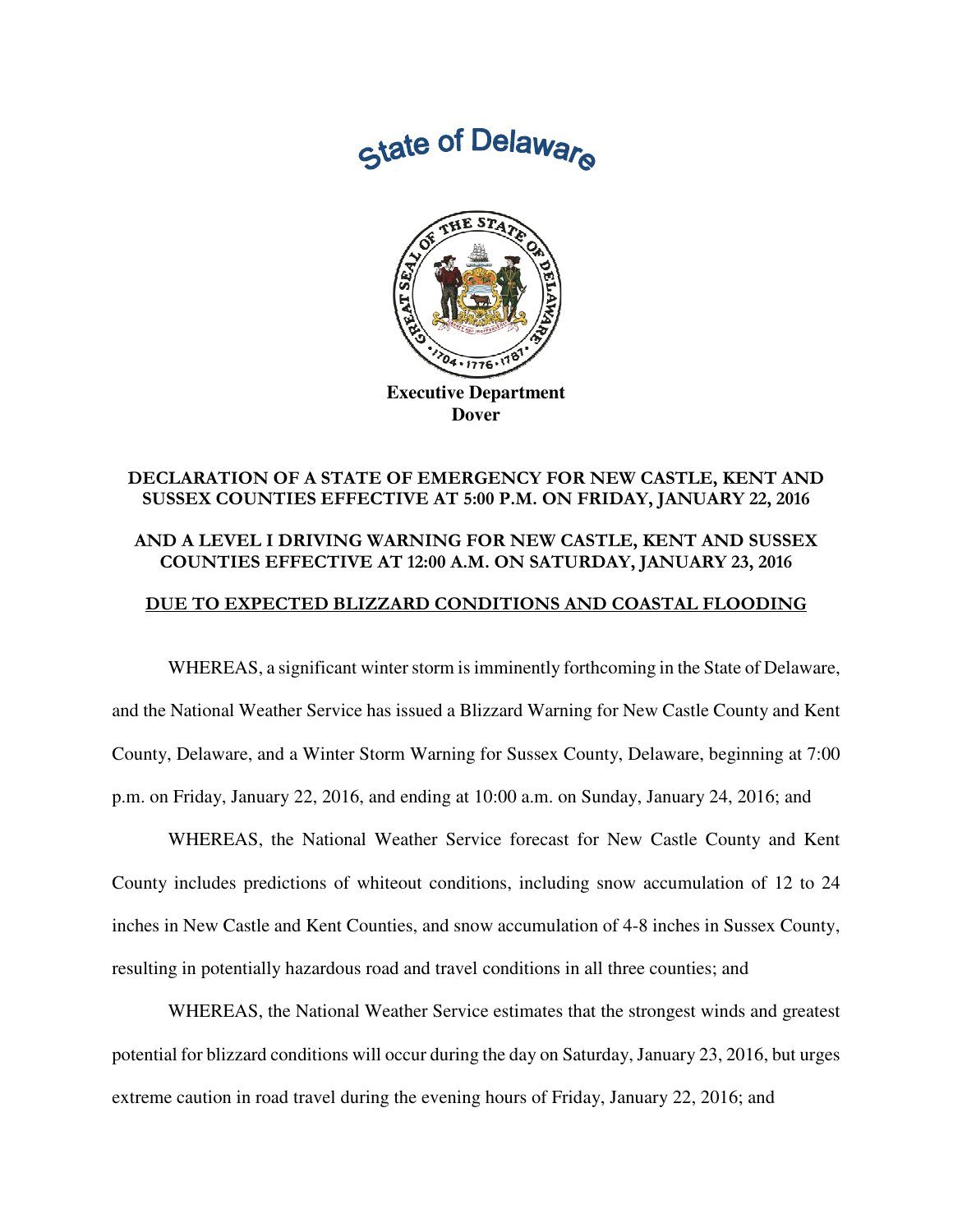WHEREAS, the National Weather Service has also issued a Coastal Flood Advisory for New Castle County, Delaware, beginning at 8:00 a.m. on Saturday, January 23, 2016, and ending at 2:00 p.m. on Sunday, January 24, 2016, potentially resulting in some tidal flooding and road closures; and

WHEREAS, the National Weather Service has issued a Coastal Flood Warning for Kent County, Delaware and Sussex County, Delaware, beginning at 4:00 a.m. on Saturday, January 23, 2016, and ending at 12:00 noon on Sunday, January 24, 2016, and has predicted tidal flooding, resulting in road closures and many roads potentially being impassable on either side of Saturday morning's high tide; and

WHEREAS, on January 22, 2016, I authorized the Delaware National Guard to assist state and local officials in all three counties with any necessary response and recovery activity for this severe winter storm; and

WHEREAS, the forthcoming winter storm is expected to create hazardous road conditions in all three counties that present an imminent danger to persons traveling on Delaware roads, as well potential danger to life, safety and property in all three counties;

 NOW THEREFORE, I, JACK A. MARKELL, pursuant to Title 20, Chapter 31 of the Delaware Code, do hereby declare a State of Emergency for the entire State of Delaware. This State of Emergency will be effective in all three counties on January 22, 2016, at 5:00 p.m., and shall continue until terminated as provided under state law. The nature of the emergency includes projected blizzard conditions and possible road flooding in Northern Delaware, including New Castle and Northern Kent County, and high winds and coastal flooding in Sussex County, resulting potentially in hazardous road conditions throughout the State. Along with such other actions authorized by Title 20, Chapter 31 of the Delaware Code, I specifically direct and authorize: